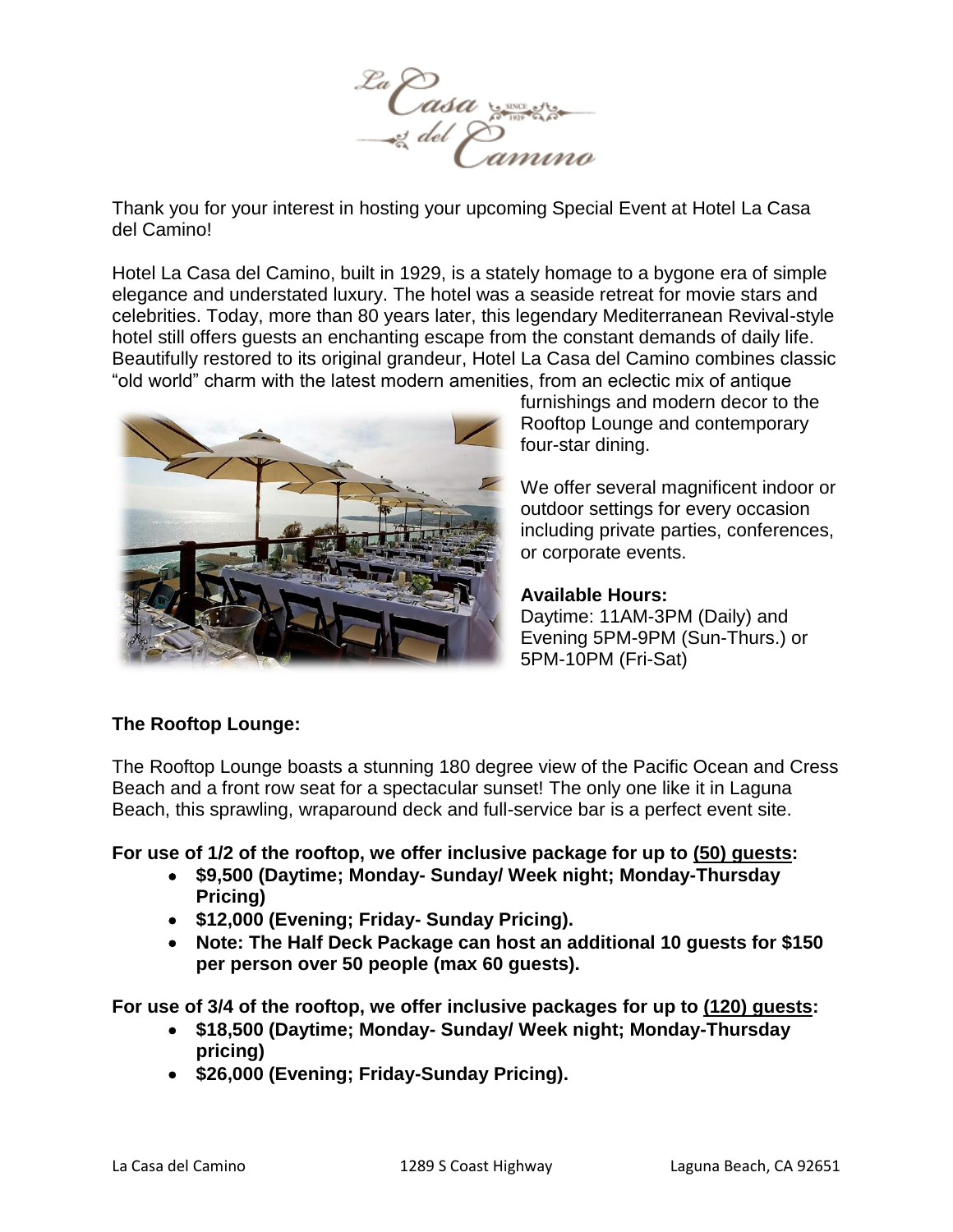(Please inquiry for off-peak pricing if applicable. All pricing subject to 21% administration fee and 7.75% sales tax)

# **The Rooftop Lounge Package Includes:**

- Tray Passed Hors d'oeuvres (select 3 from our extensive list)
- (4) Hours open bar
- Champagne and/or Cider Toast
- 3 Course Dinner Selection (Choice of Tier 1, Combination Dinner or Buffet)
- Set up Fee



# **K'ya Bistro and Joining Lobby**:

The restaurant has great character with its dark woods, black-and-white historic photos of Laguna and arched details, a lovely setting for sprawling tables of fine wine and delicious food. White/ black linen table cloths, silver chargers, hurricane lamps and a flickering candles lend a sophistication to the ambiance. The Lobby for hotel guests is relocated so you have the

beautiful lobby and bar private for your cocktails and dancing. **Adjacent to the Lobby is K'ya Bistro, which is available for private parties (up to 120 guests). Pricing for private use of K'ya Bistro and the joining Lobby is as follows:**

- **\$4,000 Food and Beverage minimum requirement and \$3,500 set up fee (Daytime Pricing: Monday-Sunday)**
- **\$10,000 Food and Beverage minimum requirement and \$4500 set up fee (Evening Pricing: Monday-Sunday)**

(All pricing subject to 21% administration fee and 7.75% sales tax)

# **Hotel La Casa del Camino:**

Our Spanish-style guest rooms are done in rich, warm tones and feature intricately hand-carved wood furnishings, while the ten Surf Suites offer a more contemporary "beach" vibe. Each one-of-a-kind suite has been branded by a different surf company like Rip Curl, Roxy, Quiksilver, and Billabong—and incorporates design elements and colors selected by that company. Our Experience Coordinator, Lauren Bello is our guest room expert and can assist you with a block of rooms. She can be reached directly via e-mail: LaurenB@lacasadelcamino.com.